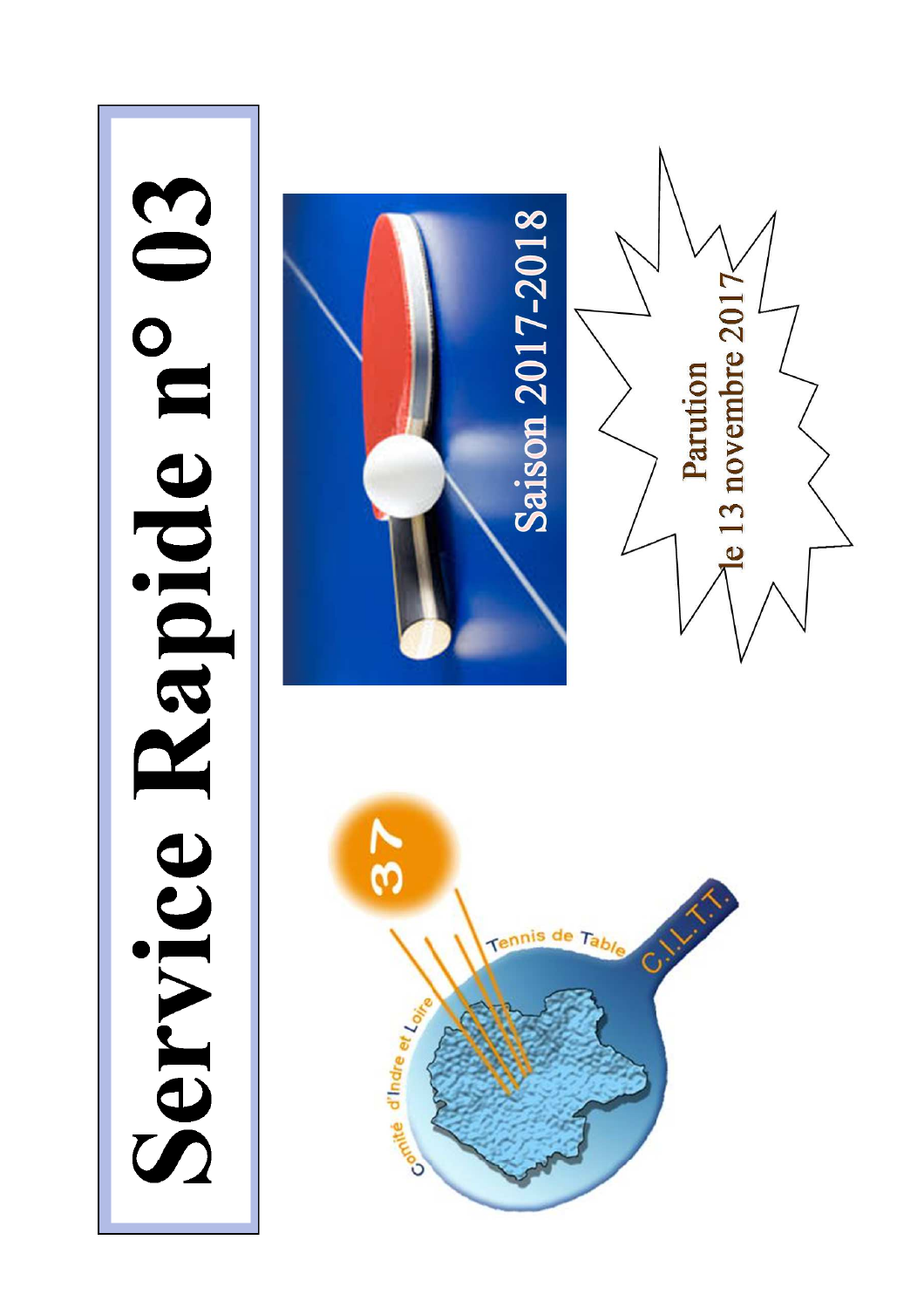# **PRE-REGIONALE**

# **4ème journée**

TT CHINONAIS 2 - R.C. BALLAN 2 11 3 TT JOUE LES TOURS 6 - ES OESIENNE TT 2 2 10 2 10 10 11 2 C.S. LA MEMBROLLE TT 1 - Exempt TTC du LOCHOIS 1 - C.P. VEIGNE 1 9 5

- 
- 
- 
- 
- 
- 

|   | Rg | Equipe                  | PT | J | v        | N        | D | Р | F |
|---|----|-------------------------|----|---|----------|----------|---|---|---|
|   |    | TTC du LOCHOIS 1        | 12 | 4 | 4        | $\Omega$ | 0 | 0 | 0 |
|   | 2  | TT CHINONAIS 2          | 10 | 4 | 3        | 0        | 1 | 0 | 0 |
|   | 3  | C.S. LA MEMBROLLE TT 1  | 7  | 3 | 2        | $\Omega$ | 1 | 0 | 0 |
| 5 | 4  | <b>ES OESIENNE TT 2</b> | 6  | 4 | $\Omega$ | 2        | 2 | 0 | 0 |
|   | 5  | C.P. VEIGNE 1           | 5  | 3 | $\Omega$ | 2        | 1 | 0 | 0 |
|   | 6  | R.C. BALLAN 2           | 4  | 3 | $\Omega$ | 1        | 2 | 0 | 0 |
|   |    | TT JOUE LES TOURS 6     | 4  | 3 | $\Omega$ |          | 2 | ŋ | U |
|   |    |                         |    |   |          |          |   |   |   |



# **DEPARTEMENTALE 1**

# **POULE A**

# **4ème journée**

RS ST CYR/LOIRE 2 - ES OESIENNE TT 3 13 5 A.S MONTLOUIS/LOIRE 1 - A.S. LUYNES T.T 2 8 10 ST AVERTIN SPORTS TT 3 - T.T. BENAIS 1 10 8

- 
- 
- A.S.T.T. ESVRES 1 ATT LANGEAIS-CINQ MARS 2 2 2 1

|    | Rg | Equipe                        | PT |   | v              | N        | D              | Р        | F        |
|----|----|-------------------------------|----|---|----------------|----------|----------------|----------|----------|
| 5  |    | <b>ST AVERTIN SPORTS TT 3</b> | 11 | 4 | 3              |          | O              | 0        | $\Omega$ |
| C  |    | A.S. LUYNES T.T 2             | 11 | 4 | 3              |          | 0              | 0        | 0        |
| B. | 3  | T.T. BENAIS 1                 | 8  | 4 | $\overline{2}$ | 0        | 2              | 0        | $\Omega$ |
| 1  |    | ATT LANGEAIS-CINQ MARS 2      | 8  | 4 | 2              | $\Omega$ | 2              | 0        | 0        |
|    |    | <b>ES OESIENNE TT 3</b>       | 8  | 4 | $\overline{2}$ | $\Omega$ | 2              | $\Omega$ | 0        |
|    |    | <b>RS ST CYR/LOIRE 2</b>      | 8  | 4 | 2              | 0        | $\overline{2}$ | $\Omega$ | $\Omega$ |
|    |    | A.S.T.T. ESVRES 1             | 6  | 4 | $\Omega$       | 2        | 2              | 0        | $\Omega$ |
|    | 8  | A.S MONTLOUIS/LOIRE 1         | 4  | 4 |                |          | 4              |          | 0        |

# **POULE B**

| 4ème journée |  |
|--------------|--|

| <b>RS ST CYR/LOIRE 3</b> |
|--------------------------|
| - U.S. VERNOU 1          |
| - TT BLERE V.C. 2        |
| - U.S. GENILLE TT 1      |
|                          |

|   | U.S. VERNOU 1         |
|---|-----------------------|
|   | U.S. GENILLE TT 1     |
|   | AS VERETZ TT 2        |
| 4 | ES LA VILLE AUX DAMES |
|   | C.E.S. TOURS 1        |
|   |                       |

| 4ème journée               |                     |                 |    | Rg | Equipe                            | PT I            | J              | νI             | <b>N</b>       | D              | PIF            |         |
|----------------------------|---------------------|-----------------|----|----|-----------------------------------|-----------------|----------------|----------------|----------------|----------------|----------------|---------|
| C.E.S. TOURS 1             | - RS ST CYR/LOIRE 3 | 12 <sup>2</sup> | 6  |    | U.S. VERNOU 1                     | 12 I            | 4              | 4              | 0              | 0              |                | $01$ 0  |
| AS VERETZ TT 2             | - U.S. VERNOU 1     | $\overline{7}$  | 11 |    | U.S. GENILLE TT 1                 | 10 <sub>1</sub> | 4 <sup>1</sup> | -3             | - 0            |                |                | $0$   0 |
| ES LA VILLE AUX DAMES TT 3 | - TT BLERE V.C. 2   | 17              |    |    | AS VERETZ TT 2                    | 10 <sub>1</sub> | 4 <sup>1</sup> | 3 <sup>1</sup> |                |                |                | 0 0     |
| P.L. PAUL BERT 1           | - U.S. GENILLE TT 1 | 3               | 15 | 4  | <b>ES LA VILLE AUX DAMES TT 3</b> | 8               | 4 <sup>1</sup> |                |                | 2              |                | $01$ 0  |
|                            |                     |                 |    |    | C.E.S. TOURS 1                    | 8               | 4              | - 2 I          | $\mathbf 0$    | 2              |                | $0$   0 |
|                            |                     |                 |    |    | 6 RS ST CYR/LOIRE 3               |                 | 4              |                |                | $\overline{2}$ |                | $0$   0 |
|                            |                     |                 |    |    | P.L. PAUL BERT 1                  | 5               | 4              |                |                | 3              | 0 <sup>1</sup> |         |
|                            |                     |                 |    | 8  | TT BLERE V.C. 2                   | 4               |                | 4 0            | $\overline{0}$ | 4              | 0 <sup>1</sup> |         |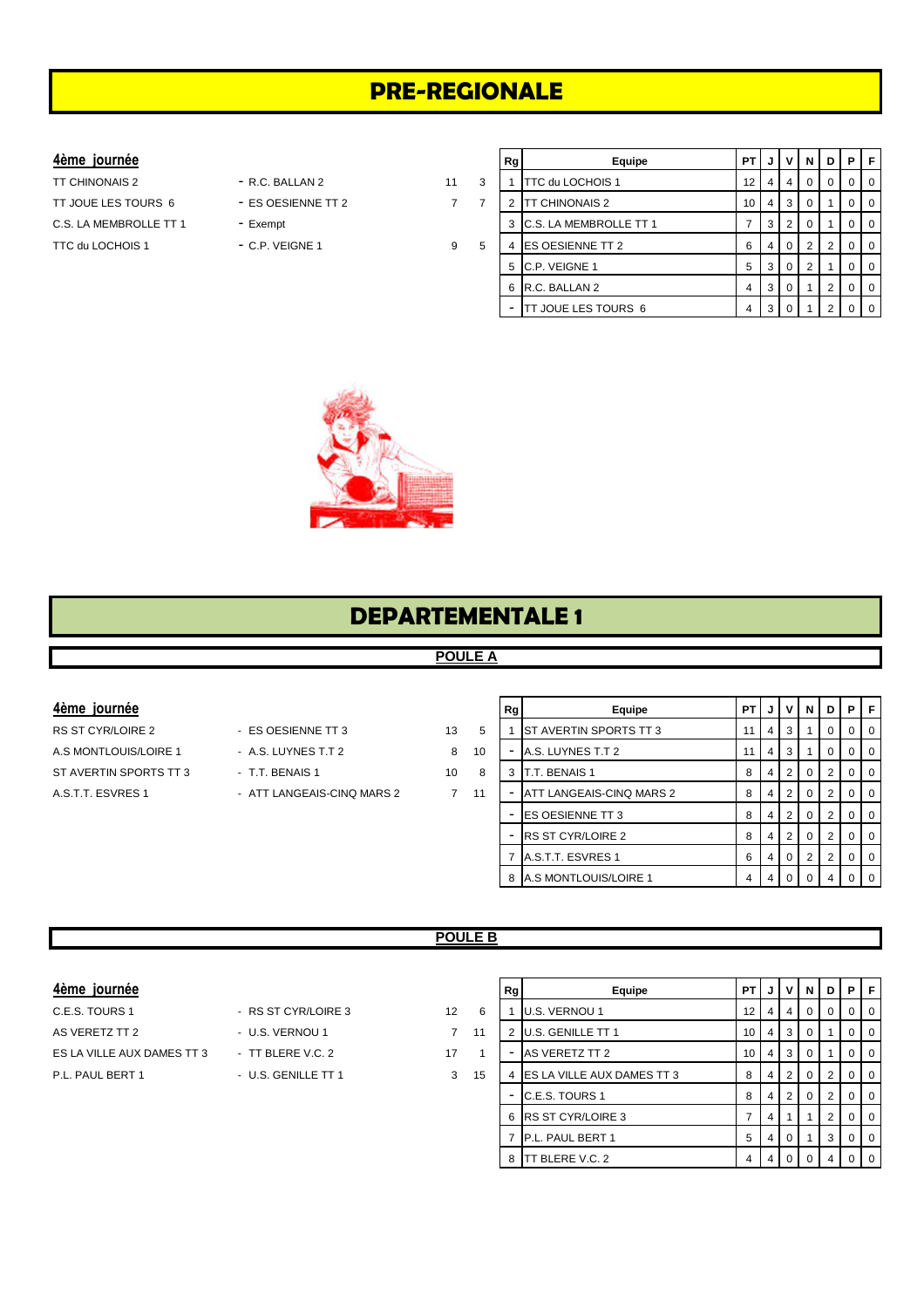# **DEPARTEMENTALE 2**

# **POULE A**

- 
- -
- -
- **4ème journée Rg Equipe PT J V N D P F** TT JOUE LES TOURS 7 - RS ST CYR/LOIRE 4 18 F 1 TT CHINONAIS 3 12 4 4 0 0 0 0 A.P. ABILLY 1 - 4S TOURS T.T. 13 3 15 - 4S TOURS T.T. 13 4 | 4 | 0 | 0 | 0 | 0 TT CHINONAIS 3 - STE MAURE TT 2 13 5 3 STE MAURE TT 2 8 4 2 0 2 0 0 A.S. LUYNES T.T 3 - C.P. VEIGNE 2 5 13 - TT JOUE LES TOURS 7 8 4 2 0 2 0  $C.P.$  VEIGNE 2  $8 |4 |2 |0 |2 |0$ 6 A.S. LUYNES T.T 3 6 4 1 0 3 0 0 A.P. ABILLY 1 6 4 1 0 3 0 0 8 RS ST CYR/LOIRE 4 3 4 0 0 3 0

# **POULE B**

### **4ème journée**

- AS VERETZ TT 3  $-4$ S TOURS T.T. 12 9 9 TT CHINONAIS 4 - STE MAURE TT 1 10 8 TT CORMERY-TRUYES 2 - ES LA VILLE AUX DAMES TT 4 4 4 11 12
- TT PARCAY MESLAY 3 US LA RICHE TT 1 16 2
	-

| Rg | Equipe                     | PТ |   | ν | N        | D | Р        | F        |
|----|----------------------------|----|---|---|----------|---|----------|----------|
| 1  | <b>AS VERETZ TT 3</b>      | 11 | 4 | 3 |          | 0 | 0        | 0        |
| 2  | <b>TT CHINONAIS 4</b>      | 10 | 4 | 3 | $\Omega$ |   | O        | 0        |
|    | <b>TT CORMERY-TRUYES 2</b> | 10 | 4 | 3 | $\Omega$ |   | O        | 0        |
| 4  | 4S TOURS T.T. 12           | 9  | 4 | 2 |          |   | O        | $\Omega$ |
| 5  | <b>STE MAURE TT 1</b>      | 8  | 4 | 2 | $\Omega$ | 2 | 0        | $\Omega$ |
| 6  | TT PARCAY MESLAY 3         | 6  | 4 |   | $\Omega$ | 3 | $\Omega$ | $\Omega$ |
|    | US LA RICHE TT 1           | 6  | 4 |   | 0        | 3 | $\Omega$ | $\Omega$ |
| 8  | ES LA VILLE AUX DAMES TT 4 | 4  |   |   | O        | 4 | U        |          |

# **POULE C**

**POULE D**

| 4ème journée |  |
|--------------|--|
|              |  |

- US RENAUDINE TT 3 ES RIDELLOIS TT 1 14 ST AVERTIN SPORTS TT 4 - A.S. FONDETTES 6 C.S. LA MEMBROLLE TT 2 - ATT LANGEAIS-CINQ MARS 3 13
- TT PARCAY MESLAY 2 BEAUJARDIN BCT 2 15
	- -

| 4ème journée           |                            |           |   | Rg | Equipe                         | <b>PT</b> | J | $\mathsf{v}$ |          |                | <b>NIDIPIF</b> |                          |
|------------------------|----------------------------|-----------|---|----|--------------------------------|-----------|---|--------------|----------|----------------|----------------|--------------------------|
| TT PARCAY MESLAY 2     | - BEAUJARDIN BCT 2         | 15        | 3 |    | IT PARCAY MESLAY 2             | 12        | 4 | 4            |          |                |                | ΙO                       |
| US RENAUDINE TT 3      | - ES RIDELLOIS TT 1        | 14        | 4 |    | <b>C.S. LA MEMBROLLE TT 2</b>  | 11        | 4 | 3            |          |                |                | ΙO                       |
| ST AVERTIN SPORTS TT 4 | - A.S. FONDETTES 6         | <b>NP</b> |   |    | 3 US RENAUDINE TT 3            | 10        |   | 4 3 1        |          |                |                | I O                      |
| C.S. LA MEMBROLLE TT 2 | - ATT LANGEAIS-CINQ MARS 3 | 13        | 5 |    | ATT LANGEAIS-CINQ MARS 3       | 10        |   | 4 3 1        |          |                |                | I O                      |
|                        |                            |           |   |    | 5 BEAUJARDIN BCT 2             |           | 4 |              |          | 2 <sup>1</sup> |                | I O                      |
|                        |                            |           |   |    | 6 <b>ES RIDELLOIS TT 1</b>     | 4         |   | 4 0          | $\Omega$ | 4 I            |                | $\overline{\phantom{0}}$ |
|                        |                            |           |   |    | <b>IST AVERTIN SPORTS TT 4</b> | 3         |   | 3   0        | $\Omega$ | $\overline{3}$ |                | $\overline{\phantom{0}}$ |
|                        |                            |           |   |    | A.S. FONDETTES 6               | 3         |   | 300          |          | 3 I            |                | $\overline{0}$           |

# **4ème journée**

- 
- T.T. BOUCHARDAIS 1 A.T.T. AZAY-SUR-CHER 1 13 5 A.S. FONDETTES 5 - AS SAVONNIERES TT 1 45 3 ST AVERTIN SPORTS TT 5 - A.C. AMBOISE 1 3 40
- 4S TOURS T.T. 14 U.S. CHAMBRAY-LES-TOURS 2 4 14



| Rg             | Equipe                    | <b>PT</b> | J | v        | N        | D        | Р        | F |
|----------------|---------------------------|-----------|---|----------|----------|----------|----------|---|
| 1              | T.T. BOUCHARDAIS 1        | 12        | 4 | 4        | $\Omega$ | $\Omega$ | $\Omega$ | 0 |
| $\overline{2}$ | A.S. FONDETTES 5          | 10        | 4 | 3        | 0        |          | $\Omega$ | 0 |
|                | A.C. AMBOISE 1            | 10        | 4 | 3        | $\Omega$ |          | $\Omega$ | 0 |
|                | U.S. CHAMBRAY-LES-TOURS 2 | 10        | 4 | 3        | $\Omega$ | 1        | $\Omega$ | 0 |
| 5              | 4S TOURS T.T. 14          | 9         | 4 | 2        | 1        | 1        | $\Omega$ | 0 |
| 6              | A.T.T. AZAY-SUR-CHER 1    | 5         | 4 | $\Omega$ | 1        | 3        | $\Omega$ | 0 |
| 7              | AS SAVONNIERES TT 1       | 4         | 4 | $\Omega$ | 0        | 4        | $\Omega$ | 0 |
|                | ST AVERTIN SPORTS TT 5    | 4         | 4 |          | 0        | 4        | 0        | O |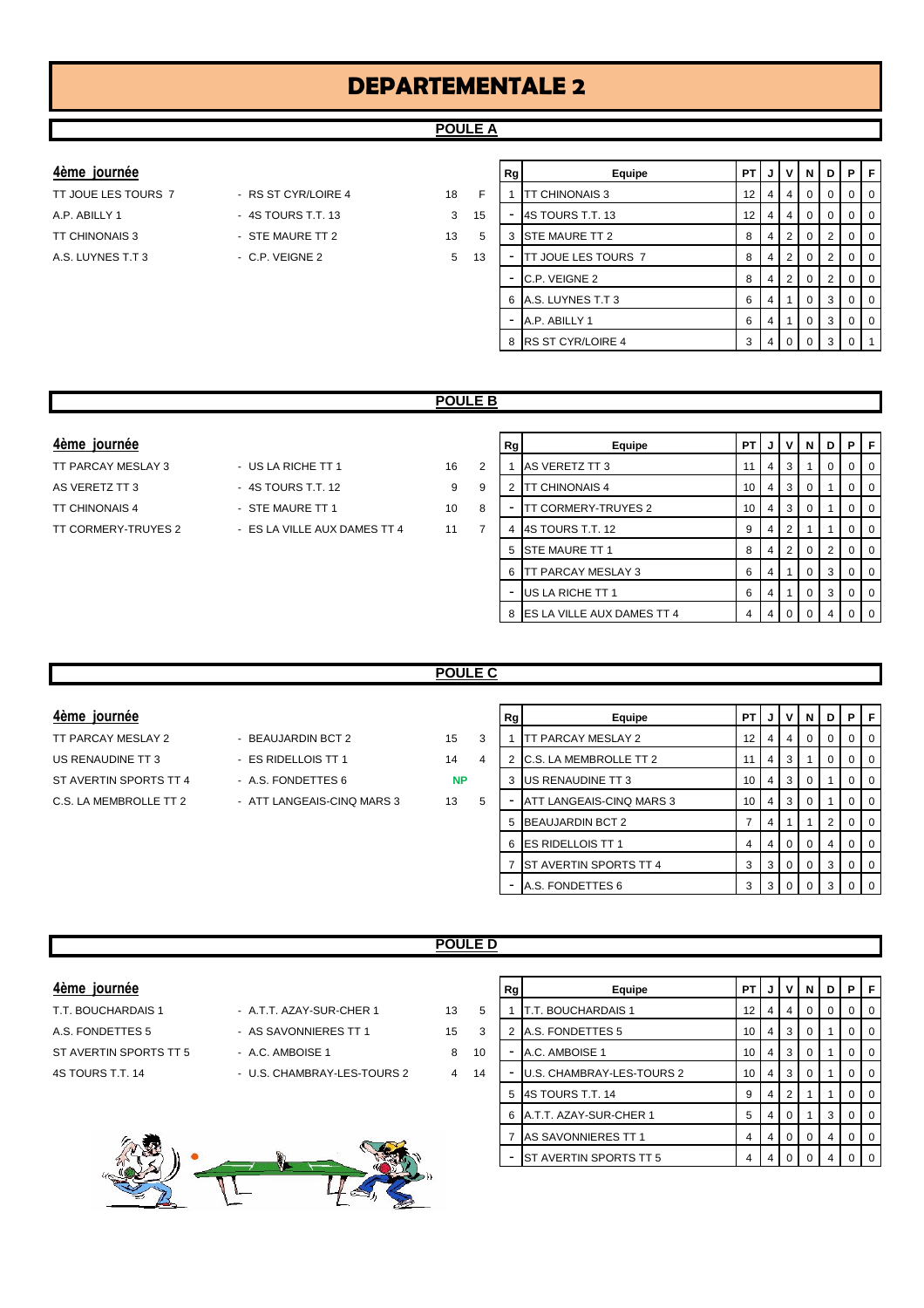# **DEPARTEMENTALE 3**

# **POULE A**

# **4ème journée**

EP MARIGNY RILLY 1 - ES AMBILLOU 1 11 ATT LANGEAIS-CINQ MARS 5 - T.T. BENAIS 2 10 ES RIDELLOIS TT 3 - A.S.P.T.T. TOURS 1 10

T.T. METTRAY 1 **13** - TT PARCAY MESLAY 4 13

|   | Rg | Equipe                   | PT | J | v        | N        | D | Р        | F        |
|---|----|--------------------------|----|---|----------|----------|---|----------|----------|
| 5 | 1  | T.T. METTRAY 1           | 12 | 4 | 4        | 0        | 0 | 0        | $\Omega$ |
| 7 | 2  | ATT LANGEAIS-CINQ MARS 5 | 10 | 4 | 3        | $\Omega$ | 1 | 0        | $\Omega$ |
| 8 |    | <b>ES RIDELLOIS TT 3</b> | 10 | 4 | 3        | 0        | 1 | $\Omega$ | $\Omega$ |
| 8 |    | T.T. BENAIS 2            | 10 | 4 | 3        | 0        | 1 | $\Omega$ | $\Omega$ |
|   | 5  | A.S.P.T.T. TOURS 1       | 7  | 4 | 1        | 1        | 2 | 0        | $\Omega$ |
|   | 6  | EP MARIGNY RILLY 1       | 6  | 4 | 1        | $\Omega$ | 3 | $\Omega$ | $\Omega$ |
|   | 7  | <b>ES AMBILLOU 1</b>     | 5  | 4 | $\Omega$ | 1        | 3 | $\Omega$ | $\Omega$ |
|   | 8  | TT PARCAY MESLAY 4       | 4  | 4 | 0        | 0        | 4 | 0        | $\Omega$ |

# **POULE B**

# **4ème journée**

US RENAUDINE TT 6 - PPC MARTINOIS 1 4 14 U.S. CHAMBRAY-LES-TOURS 3 - A.S MONTLOUIS/LOIRE 2 9 A.S.T.T. ESVRES 3 - C.S. LA MEMBROLLE TT 4 6 12

RS ST CYR/LOIRE 5 - US LA RICHE TT 2 9

|   | Rg             | Equipe                    | PT | J              | v | N | D              | Р        | F        |
|---|----------------|---------------------------|----|----------------|---|---|----------------|----------|----------|
| 9 | 1              | <b>PPC MARTINOIS 1</b>    | 12 | 4              | 4 | 0 | $\Omega$       | 0        | $\Omega$ |
| 4 | $\mathfrak{p}$ | US LA RICHE TT 2          | 11 | 4              | 3 | 1 | $\Omega$       | 0        | 0        |
| 9 | 3              | US RENAUDINE TT 6         | 9  | 4              | 2 | 1 | 1              | 0        | 0        |
| 2 | 4              | U.S. CHAMBRAY-LES-TOURS 3 | 8  | $\overline{4}$ | 1 | 2 | 1              | 0        | 0        |
|   | 5              | <b>RS ST CYR/LOIRE 5</b>  | 7  | 4              | 1 | 1 | 2              | $\Omega$ | $\Omega$ |
|   |                | A.S MONTLOUIS/LOIRE 2     | 7  | 4              | 1 | 1 | $\overline{2}$ | $\Omega$ | $\Omega$ |
|   | 7              | C.S. LA MEMBROLLE TT 4    | 6  | 4              | 1 | 0 | 3              | 0        | $\Omega$ |
|   | 8              | A.S.T.T. ESVRES 3         | 4  | $\overline{4}$ | O | O | 4              | O        | U        |

### **POULE C**

| 4ème iournée |
|--------------|
|              |

| 4ème journée             |                          |                   |    | Rg | Equipe                        | <b>PT</b> | v | N.       | D I | PFI       |
|--------------------------|--------------------------|-------------------|----|----|-------------------------------|-----------|---|----------|-----|-----------|
| TT MONTS ARTANNES 5      | - T.T. BOUCHARDAIS 2     | $12 \overline{ }$ | 6  |    | ATT LANGEAIS-CINQ MARS 4      | 12        | 4 | 0        |     | $0$   $0$ |
| ST MICHEL T.T. 1         | - P.L. PAUL BERT 2       | 8                 | 10 |    | P.L. PAUL BERT 2              | 12        | 4 | 0        |     | $0$   $0$ |
| ATT LANGEAIS-CINQ MARS 4 | - AS VERETZ TT 5         | 11                |    | 3  | AS VERETZ TT 5                | 10        | 3 | $\Omega$ |     | $0$   $0$ |
| R.C. BALLAN 3            | - ST AVERTIN SPORTS TT 7 | 14                | 4  |    | T.T. BOUCHARDAIS 2            | 8         | 2 | 0        |     | $0$   $0$ |
|                          |                          |                   |    |    | TT MONTS ARTANNES 5           | 8         |   | $\Omega$ | 2   | $0$   $0$ |
|                          |                          |                   |    |    | 6 R.C. BALLAN 3               | 6         |   | $\Omega$ | 3   | $0$   $0$ |
|                          |                          |                   |    |    | <b>ST AVERTIN SPORTS TT 7</b> | 4         |   | $\Omega$ | 4   | $0$   $0$ |
|                          |                          |                   |    |    | <b>ST MICHEL T.T. 1</b>       | 4         |   | $\Omega$ | 4   | $0$   $0$ |

# **POULE D**

| 4ème iournée |  |
|--------------|--|
|              |  |
|              |  |

- 
- -



| 4ème journée       |                           |    |                          | Rg | Equipe                         | PT I            | J | V              | N I            | D I            | PIF            |  |
|--------------------|---------------------------|----|--------------------------|----|--------------------------------|-----------------|---|----------------|----------------|----------------|----------------|--|
| TT SEMBLANCEEN 1   | - RS ST CYR/LOIRE 6       | 17 |                          |    | <b>SEMBLANCEEN 1</b>           | 12 <sub>1</sub> | 4 | 4              | 0              | $\Omega$       | 0 <sup>1</sup> |  |
| US RENAUDINE TT 5  | - C.S. LA MEMBROLLE T.T 3 | 10 | 8                        |    | CASTELVALERIE 1                | 10 <sub>l</sub> | 4 | -3             | 0              |                | 0 <sup>1</sup> |  |
| TT CASTELVALERIE 1 | - A.S. FONDETTES 7        | 11 | $\overline{\phantom{a}}$ | з  | U.S. VERNOU 2                  | 8               | 4 | $\overline{2}$ | $\mathbf{0}$   | 2 <sup>1</sup> | 0 <sup>0</sup> |  |
| U.S. VERNOU 2      | - ST AVERTIN SPORTS TT 6  | 13 | 5                        |    | US RENAUDINE TT 5              | 8               | 4 | 2              | $\overline{0}$ | 2 <sub>1</sub> | 0 <sup>1</sup> |  |
|                    |                           |    |                          |    | A.S. FONDETTES 7               | 8               | 4 | $\overline{2}$ | $\mathbf 0$    | 2 <sup>1</sup> | 0 <sup>1</sup> |  |
|                    |                           |    |                          | 6  | <b>C.S. LA MEMBROLLE T.T 3</b> |                 | 4 |                |                | 2 <sub>1</sub> | 0 <sup>0</sup> |  |
|                    | $\bullet$                 |    |                          |    | <b>ST AVERTIN SPORTS TT 6</b>  |                 | 4 |                |                | 2 <sub>1</sub> | 0 <sup>1</sup> |  |
|                    |                           |    |                          | 8  | <b>RS ST CYR/LOIRE 6</b>       |                 | 4 |                | $\Omega$       | $\overline{4}$ | 0 <sub>0</sub> |  |
|                    |                           |    |                          |    |                                |                 |   |                |                |                |                |  |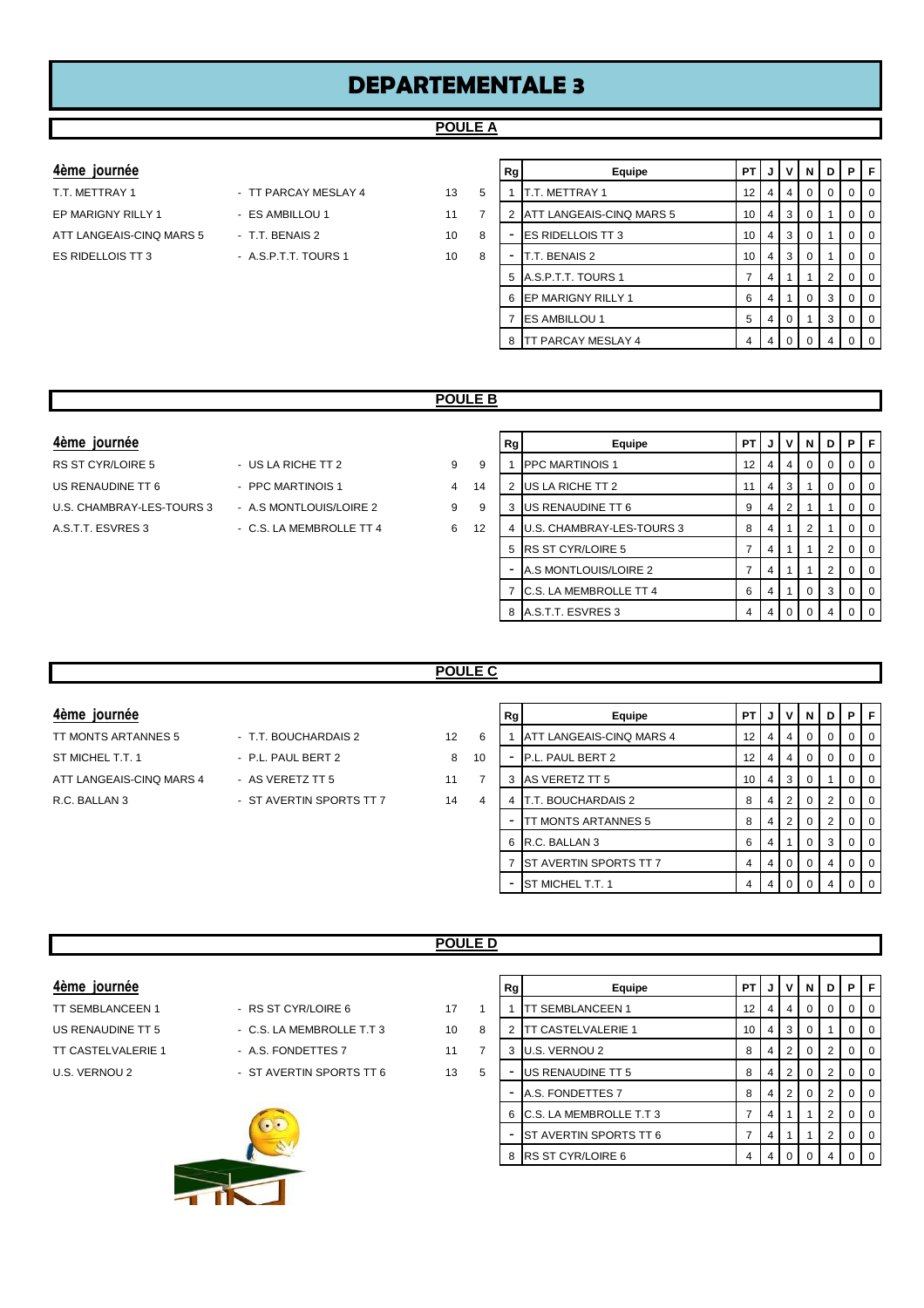- TT JOUE LES TOURS 9 ES OESIENNE TT 4 0 16 Exempt - U.S. VERNOU 4 A.S. FONDETTES 8 - US RENAUDINE TT 4 5 13 BEAUJARDIN BCT 3 - TT ST GENOUPH 4 6 1
- -
	-

| 4ème journée            |                     |   | Rg      | Equipe                     | PT I |                | JIVI  | <b>N</b> | D.             | PIF            |                |
|-------------------------|---------------------|---|---------|----------------------------|------|----------------|-------|----------|----------------|----------------|----------------|
| TT JOUE LES TOURS 9     | - ES OESIENNE TT 4  | 0 | 18      | <b>ITT ST GENOUPH 4</b>    | 11 I |                | 4 3   |          | 0              |                | $01$ 0         |
| Exempt                  | - U.S. VERNOU 4     |   | -       | <b>ES OESIENNE TT 4</b>    | 11   | 4 I            | 3     |          |                |                | $\overline{0}$ |
| A.S. FONDETTES 8        | - US RENAUDINE TT 4 | 5 | 13<br>3 | <b>BEAUJARDIN BCT 3</b>    | 8    |                | 4   2 | $\Omega$ | $\overline{2}$ | 0 <sub>0</sub> |                |
| <b>BEAUJARDIN BCT 3</b> | - TT ST GENOUPH 4   | 6 | 12<br>4 | <b>TT JOUE LES TOURS 9</b> |      | 3 <sub>l</sub> | 2     |          |                |                | l O            |
|                         |                     |   |         | 5 US RENAUDINE TT 4        | 5    | 3 I            |       | $\Omega$ | -2             |                | 0 <sub>0</sub> |
|                         |                     |   |         | 6 A.S. FONDETTES 8         | 3    |                | 3 0   | $\Omega$ | 3              | 0 <sub>0</sub> |                |
|                         |                     |   |         | U.S. VERNOU 4              | 3    |                | 30    |          |                |                | $01$ 0         |
|                         |                     |   |         |                            |      |                |       |          |                |                |                |

# **POULE F**

| 4ème lournee |
|--------------|
|              |
|              |

- 
- TT MONTS ARTANNES 4 C.E.S. TOURS 2 5 13 TTC du LOCHOIS 2 - 4S TOURS T.T. 15 7 1 U.S. GENILLE TT 2 - A.C. AMBOISE 2 11 A.S.T.T. ESVRES 4 - A.P. ST SENOCH 1 6 12

| 4ème journée        |                    |                |    | Rg | Equipe                     | PT I            | J              | V I            | <b>N</b> | D | PF |                |
|---------------------|--------------------|----------------|----|----|----------------------------|-----------------|----------------|----------------|----------|---|----|----------------|
| TT MONTS ARTANNES 4 | $-C.E.S. TOUNS 2$  | 5              | 13 |    | 4S TOURS T.T. 15           | 12 <sub>1</sub> | 4              | -4             | 0        | 0 |    | $01$ 0         |
| TTC du LOCHOIS 2    | - 4S TOURS T.T. 15 | $\overline{7}$ | 11 |    | C.E.S. TOURS 2             | 11 <sup>1</sup> | $\overline{4}$ | 3              |          | 0 |    | $01$ 0         |
| U.S. GENILLE TT 2   | - A.C. AMBOISE 2   | 11             |    | 3  | TTC du LOCHOIS 2           |                 | 10   4   3     |                | 0        |   |    | $0$   0        |
| A.S.T.T. ESVRES 4   | - A.P. ST SENOCH 1 | 6              | 12 | 4  | A.P. ST SENOCH 1           | 9               | 4              |                |          |   |    | $01$ 0         |
|                     |                    |                |    |    | 5 U.S. GENILLE TT 2        | 8               | 4              | $2 \cdot$      | 0        | 2 |    | $0$   0        |
|                     |                    |                |    | 6  | <b>TT MONTS ARTANNES 4</b> | 6               | $\overline{4}$ |                | 0        | 3 |    | 0 <sup>1</sup> |
|                     |                    |                |    |    | A.S.T.T. ESVRES 4          | 4               | 4              | $\overline{0}$ | $\Omega$ | 4 |    | 0 <sup>1</sup> |
|                     |                    |                |    |    | A.C. AMBOISE 2             |                 |                |                |          |   |    | $\Omega$   0   |

# **POULE G**

# **4ème journée**

- TT JOUE LES TOURS 8 A.T.T. AZAY-SUR-CHER 2 17 1 TT PARCAY MESLAY 5 - AS VERETZ TT 4 3 AS 10 A.S.T.T. ESVRES 2 - ES RIDELLOIS TT 2 12 6
- ASTT SORIGNY 1 P.L. PAUL BERT 3 14 4
	-
	-

|   | Rg | Equipe                   | PT | J | v        | N              | D        | P | F        |
|---|----|--------------------------|----|---|----------|----------------|----------|---|----------|
|   |    | TT JOUE LES TOURS 8      | 12 | 4 | 4        | 0              | $\Omega$ | O | $\Omega$ |
|   |    | A.S.T.T. ESVRES 2        | 12 | 4 | 4        | 0              | $\Omega$ | O | $\Omega$ |
|   | 3  | <b>AS VERETZ TT 4</b>    | 10 | 4 | 3        | $\Omega$       | 1        | O | $\Omega$ |
| š | 4  | <b>ASTT SORIGNY 1</b>    | 8  | 4 | 2        | $\Omega$       | 2        | O | $\Omega$ |
|   |    | <b>ES RIDELLOIS TT 2</b> | 8  | 4 |          | $\overline{2}$ | 1        | O | $\Omega$ |
|   | 6  | A.T.T. AZAY-SUR-CHER 2   | 5  | 4 | $\Omega$ |                | 3        | O | 0        |
|   |    | P.L. PAUL BERT 3         | 5  | 4 | $\Omega$ | 1              | 3        | 0 | $\Omega$ |
|   | 8  | TT PARCAY MESLAY 5       | 4  | 4 | ŋ        | O              | 4        |   |          |
|   |    |                          |    |   |          |                |          |   |          |

# **POULE H**

# **4ème journée**

- TT MONTS ARTANNES 3 T.T. BOUCHARDAIS 3 18 0 T.T. BENAIS 3 - LARCAY T.T. 1 4 14 ES LA VILLE AUX DAMES TT 5 - A.T.T.ST ANTOINE DU ROCHER 1 12 6 U.S. VERNOU 3 - U.S. CHAMBRAY-LES-TOURS 4 2 11
	-
	-
	- -

|   | Rg | Equipe                       | PT | J | v              | N        | D | Р | F |
|---|----|------------------------------|----|---|----------------|----------|---|---|---|
| J |    | LARCAY T.T. 1                | 12 | 4 | 4              | 0        | 0 | O | 0 |
| 1 | 2  | A.T.T.ST ANTOINE DU ROCHER 1 | 10 | 4 | 3              | $\Omega$ | 1 | 0 | 0 |
| ś | -  | ES LA VILLE AUX DAMES TT 5   | 10 | 4 | 3              | $\Omega$ |   | 0 | 0 |
|   | 4  | U.S. CHAMBRAY-LES-TOURS 4    | 8  | 4 | $\overline{2}$ | 0        | 2 | 0 | 0 |
|   |    | TT MONTS ARTANNES 3          | 8  | 4 | $\overline{2}$ | $\Omega$ | 2 | 0 | 0 |
|   |    | U.S. VERNOU 3                | 8  | 4 | $\overline{2}$ | $\Omega$ | 2 | 0 | 0 |
|   | 7  | T.T. BENAIS 3                | 4  | 4 | 0              | $\Omega$ | 4 | O | 0 |
|   |    | T.T. BOUCHARDAIS 3           | 4  | 4 | $\Omega$       | 0        | 4 | O | O |



- 
- -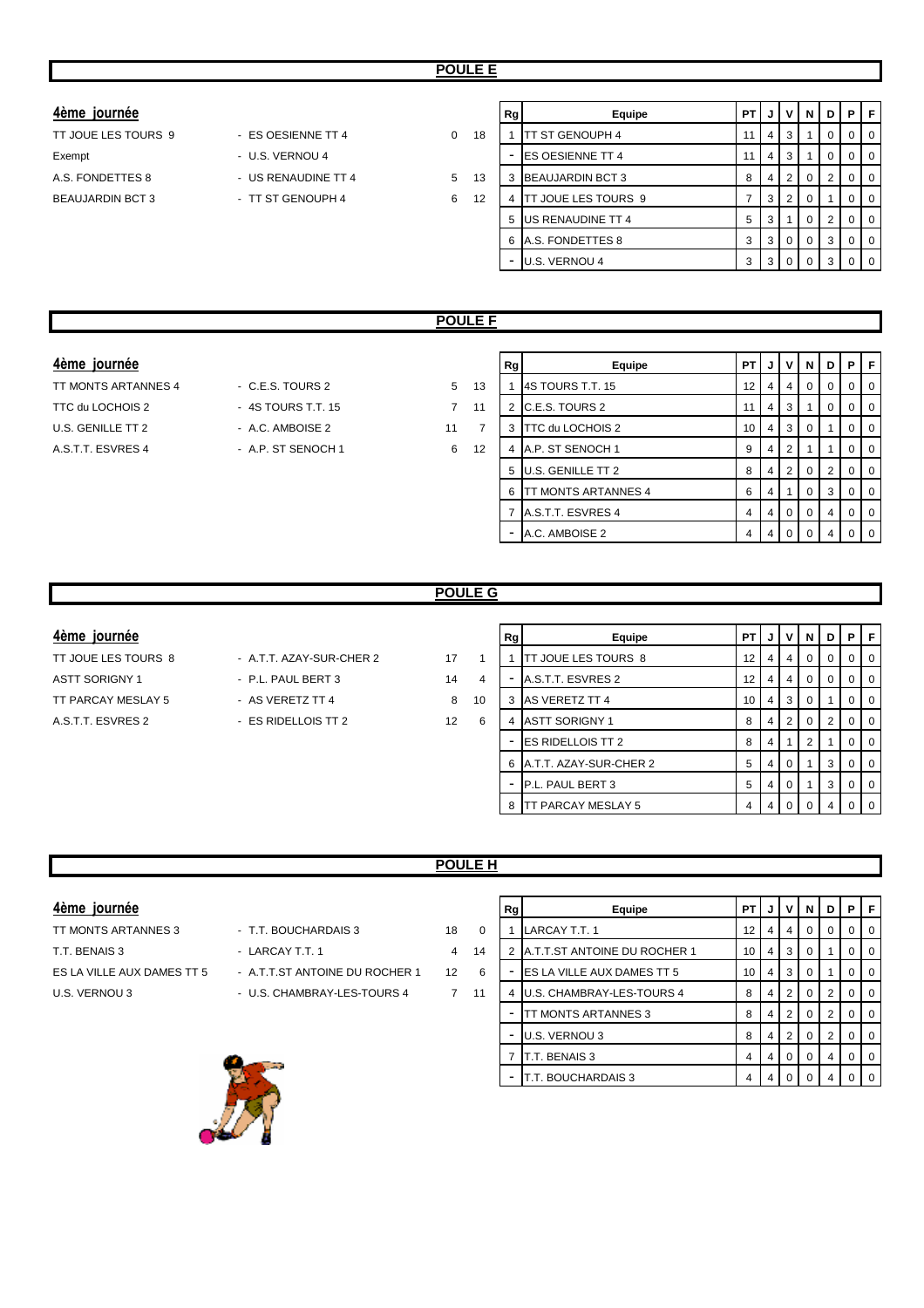# **DEPARTEMENTALE 4**

# **POULE A**

# **4ème journée**

TT MONTS ARTANNES 6 - A.P. ABILLY 3 9 1 P.L. PAUL BERT 4 - C.P. VEIGNE 3 F 10

- TT JOUE LES TOURS 11 AS VERETZ TT 6 10 10 0 STE MAURE TT 3 - STE CATHERINE DE FIERBOIS 1 9 1
	-
- 
- 
- 

| Rg             | Equipe                         | PT            | J | v        | N        | D | Ρ        | F        |
|----------------|--------------------------------|---------------|---|----------|----------|---|----------|----------|
| 1              | TT JOUE LES TOURS 11           | 12            | 4 | 4        | 0        | 0 | $\Omega$ | $\Omega$ |
| $\overline{2}$ | TT MONTS ARTANNES 6            | 10            | 4 | 3        | 0        | 1 | 0        | $\Omega$ |
| $\blacksquare$ | C.P. VEIGNE 3                  | 10            | 4 | 3        | 0        | 1 | 0        | $\Omega$ |
| 4              | AS VERETZ TT 6                 | 8             | 4 | 2        | $\Omega$ | 2 | 0        | $\Omega$ |
|                |                                | 8             | 4 | 2        | 0        | 2 | 0        | $\Omega$ |
| 6              | <b>STE MAURE TT 3</b>          | 6             | 4 | 1        | 0        | 3 | 0        | $\Omega$ |
| -              | TT STE CATHERINE DE FIERBOIS 1 | 6             | 4 | 1        | 0        | 3 | 0        | $\Omega$ |
| 8              | P.L. PAUL BERT 4               | 3             | 4 | $\Omega$ | 0        | 3 | 0        | 1        |
|                |                                | A.P. ABILLY 3 |   |          |          |   |          |          |

# **POULE B**

| 4ème journée     |                          |                |   | Rg | Equipe                   | PTIJI |                | VIN |                | D I | <b>P</b> IF    |
|------------------|--------------------------|----------------|---|----|--------------------------|-------|----------------|-----|----------------|-----|----------------|
| AS VERETZ TT 7   | - STE MAURE TT 4         | 9              |   |    | AS VERETZ TT 7           | 9     | 4              |     |                |     | $\overline{0}$ |
| A.C. AMBOISE 6   | - ST AVERTIN SPORTS TT 8 | $\overline{2}$ | 8 |    | A.S.P.T.T. TOURS 2       |       | 3 I            | 3   | $\overline{0}$ | 0   | $01$ 0         |
| A.P. ST SENOCH 2 | - A.P. ABILLY 2          |                | 3 |    | A.P. ST SENOCH 2         | 8     | -3 I           | '2. |                | 0   | 0 0            |
| Exempt           | - A.S.P.T.T. TOURS 2     |                |   |    | 4 A.C. AMBOISE 6         |       | 4              |     |                |     | 0 <sup>1</sup> |
|                  |                          |                |   |    | 5 ST AVERTIN SPORTS TT 8 | 6     | 3              |     |                |     | $\overline{0}$ |
|                  |                          |                |   |    | A.P. ABILLY 2            | 6     | $\overline{4}$ |     | 0              | 3   | $01$ 0         |
|                  |                          |                |   |    | <b>STE MAURE TT 4</b>    |       | 300            |     |                | 3   | $0$   0        |

# **POULE C**

| 4ème journee |
|--------------|
|              |

- ES OESIENNE TT 5 US LA RICHE TT 3 5 A.T.T.ST ANTOINE DU ROCHER 3 - U.S. VERNOU 5 1 9 2 U.S. VERNOU 5 8 3 2 1 0 0 0 TT CASTELVALERIE 2 - US RENAUDINE TT 8 3 TT SEMBLANCEEN 3 - Exempt
- 

| 4ème journée                                      |                     |   |   | Rg | Equipe                              | PT I |                | JVNI           |          | D           | PF             |                |
|---------------------------------------------------|---------------------|---|---|----|-------------------------------------|------|----------------|----------------|----------|-------------|----------------|----------------|
| ES OESIENNE TT 5                                  | - US LA RICHE TT 3  | 5 | 5 |    | US RENAUDINE TT 8                   | 9    |                | 3 3 1          | - 0      | 0           | $01$ 0         |                |
| A.T.T.ST ANTOINE DU ROCHER 3     -  U.S. VERNOU 5 |                     |   | 9 |    | U.S. VERNOU 5                       | 8    | 3 <sup>1</sup> |                |          | $\mathbf 0$ | $01$ 0         |                |
| TT CASTELVALERIE 2                                | - US RENAUDINE TT 8 | 3 |   |    | <b>TT CASTELVALERIE 2</b>           |      | 4              |                |          | 2           |                | <b>0</b>       |
| TT SEMBLANCEEN 3                                  | - Exempt            |   |   |    | <b>A.T.T.ST ANTOINE DU ROCHER 3</b> |      | 4              |                |          |             |                | $01$ 0         |
|                                                   |                     |   |   |    | 5 US LA RICHE TT 3                  | 6    | 3              |                |          |             | $\overline{0}$ | $\overline{0}$ |
|                                                   |                     |   |   | ۰. | <b>IES OESIENNE TT 5</b>            | 6    | $\overline{4}$ | $\overline{0}$ | -2       | 2           | $\overline{0}$ | $\overline{0}$ |
|                                                   |                     |   |   |    | <b>ITT SEMBLANCEEN 3</b>            | 5    | 3 I            |                | $\Omega$ | 2           | 0 <sub>0</sub> |                |

# **POULE D**

| 4ème | lournee |
|------|---------|
|      |         |

- A.P. ST SENOCH 3 A.C. AMBOISE 3 1 9 A.S MONTLOUIS/LOIRE 3 10 4 3 0 1 0 0 PPC MARTINOIS 2 - ES VILLE AUX DAMES TT 6 3
- TT JOUE LES TOURS 12 T.T. METTRAY 3 2
- A.S MONTLOUIS/LOIRE 3 STE CATHERINE DE FIERBOIS 2 6
	-
	-



| 4ème journée                                           |                               |   |   | Rg             | Equipe                                | PT I            |     | JIV            |                | <b>ND</b>      | PIF            |          |
|--------------------------------------------------------|-------------------------------|---|---|----------------|---------------------------------------|-----------------|-----|----------------|----------------|----------------|----------------|----------|
| TT JOUE LES TOURS 12<br>- T.T. METTRAY 3<br>2          |                               | 8 |   | A.C. AMBOISE 3 | 12 <sup>2</sup>                       | 4 I             | 4   | 0 <sup>0</sup> |                | 0 <sub>0</sub> |                |          |
| A.S MONTLOUIS/LOIRE 3                                  | - STE CATHERINE DE FIERBOIS 2 | 6 | 4 |                | <b>TT STE CATHERINE DE FIERBOIS 2</b> | 10 <sup>1</sup> | 4 I | 3              |                |                | $\overline{0}$ | $\Omega$ |
| A.P. ST SENOCH 3                                       | - A.C. AMBOISE 3              |   | 9 |                | A.S MONTLOUIS/LOIRE 3                 | 10 <sup>1</sup> | 4 I | 3              | 0              |                | $\overline{0}$ | $\Omega$ |
| PPC MARTINOIS 2<br>- ES VILLE AUX DAMES TT 6<br>∍<br>3 |                               |   |   | T.T. METTRAY 3 | 8                                     |                 | 2   | $\mathbf 0$    | $\overline{2}$ | $\overline{0}$ | $\Omega$       |          |
|                                                        |                               |   |   |                | <b>IES VILLE AUX DAMES TT 6</b>       | 8               | 4   | $\overline{2}$ | $\Omega$       | 2              | $\Omega$       | $\Omega$ |
|                                                        |                               |   |   |                | A.P. ST SENOCH 3                      | 6               |     |                | 0              | 3              | $\Omega$       | $\Omega$ |
|                                                        |                               |   |   |                | <b>PPC MARTINOIS 2</b>                | 6               |     |                |                | 3              | $\Omega$       | $\Omega$ |
| $\gamma_{\rm O}$                                       |                               |   |   |                | TT JOUE LES TOURS 12                  | 4               |     |                |                |                | $\Omega$       | $\Omega$ |
|                                                        |                               |   |   |                |                                       |                 |     |                |                |                |                |          |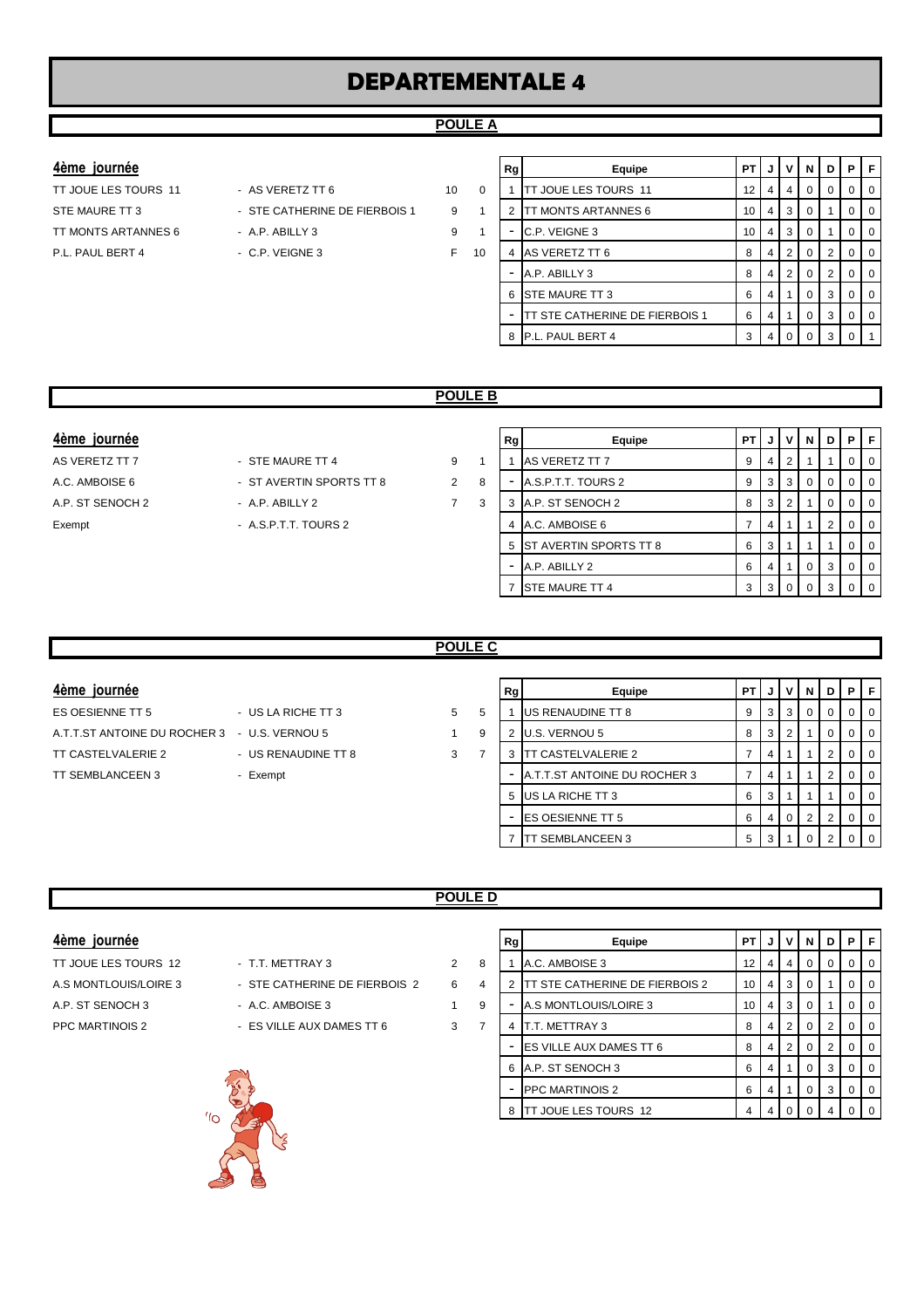# **POULE E**

| 4ème journee |  |
|--------------|--|
|              |  |

| TT SEMBLANCEEN 2                                 | - T.T. METTRAY 2   |
|--------------------------------------------------|--------------------|
| A.T.T.ST ANTOINE DU ROCHER 2 - A.S. LUYNES T.T 4 |                    |
| LANGEAIS-CINQ MARS 6                             | - Exempt           |
| ES OESIENNE TT 6                                 | - A.S. FONDETTES 9 |
|                                                  |                    |

| 4ème journée                                           |                    |    |          | Rg | Equipe                              | PT I            | . J . | V I            | NI          | D | PF             |                |
|--------------------------------------------------------|--------------------|----|----------|----|-------------------------------------|-----------------|-------|----------------|-------------|---|----------------|----------------|
| TT SEMBLANCEEN 2                                       | - T.T. METTRAY 2   | 10 | $\Omega$ |    | <b>ITT SEMBLANCEEN 2</b>            | 12 <sub>1</sub> |       | $\overline{4}$ | $\mathbf 0$ |   | 0 <sub>0</sub> |                |
| A.T.T.ST ANTOINE DU ROCHER 2         A.S. LUYNES T.T 4 |                    | 5  | 5        |    | <b>IES OESIENNE TT 6</b>            |                 | 4     |                |             |   | 0 <sup>1</sup> |                |
| LANGEAIS-CINQ MARS 6                                   | - Exempt           |    |          |    | 3 A.S. LUYNES T.T 4                 |                 |       |                |             | 2 |                | $01$ 0         |
| ES OESIENNE TT 6                                       | - A.S. FONDETTES 9 | 9  |          | 4  | LANGEAIS-CINQ MARS 6                | 6               | 3     |                |             |   | $\Omega$       | $\overline{0}$ |
|                                                        |                    |    |          | 5  | T.T. METTRAY 2                      | 5               |       |                |             | 2 |                | $01$ 0         |
|                                                        |                    |    |          |    | <b>A.T.T.ST ANTOINE DU ROCHER 2</b> | $\overline{4}$  | 3     |                |             |   |                | $\overline{0}$ |
|                                                        |                    |    |          |    | A.S. FONDETTES 9                    | 3 <sub>1</sub>  | -3 I  |                |             |   | $01$ 0         |                |
|                                                        |                    |    |          |    |                                     |                 |       |                |             |   |                |                |

# **POULE F**

# **4ème journée**

T.T. BOUCHARDAIS 4 - Exempt ST MICHEL T.T. 2 **BEAUJARDIN BCT 4** 4

- 
- 
- ES RIDELLOIS TT 4 U.S.E. AVOINE-BEAUMONT 2 10 F 3 ES RIDELLOIS TT 4 8 4 2 0 2 0 0
- A.S. LUYNES T.T 5  **ST AVERTIN SPORTS TT 9** 2 8

|   | Rg | Equipe                   | PT | J | v | N        | D | Р        | F        |
|---|----|--------------------------|----|---|---|----------|---|----------|----------|
|   |    | <b>BEAUJARDIN BCT 4</b>  | 10 | 4 | 3 | 0        |   | 0        | O        |
| 6 | 2  | A.S. LUYNES T.T 5        | 9  | 3 | 3 | $\Omega$ | 0 | 0        | $\Omega$ |
| Ė | 3  | <b>ES RIDELLOIS TT 4</b> | 8  | 4 | 2 | $\Omega$ | 2 | 0        | O        |
| 2 | 4  | U.S.E. AVOINE-BEAUMONT 2 | 6  | 3 | 2 | $\Omega$ | 0 | $\Omega$ |          |
|   | 5  | T.T. BOUCHARDAIS 4       | 5  | 3 | 1 | $\Omega$ | 2 | 0        | 0        |
|   |    | ST MICHEL T.T. 2         | 5  | 4 | 1 | $\Omega$ | 2 | $\Omega$ |          |
|   |    | ST AVERTIN SPORTS TT 9   | 3  | 3 | 0 | 0        | 3 | 0        | ∩        |

# **POULE G**

# **4ème journée**

- RS ST CYR/LOIRE 7 TT PARCAY MESLAY 6 4
	-
	-
	-

|       | 6       |  |
|-------|---------|--|
| JRS 5 | Reporté |  |

- 
- 
- 

| 4ème journée             |                             |         | Rg | Equipe                      | PT I | . J .          |                | VINIDI         | P | I F              |
|--------------------------|-----------------------------|---------|----|-----------------------------|------|----------------|----------------|----------------|---|------------------|
| <b>RS ST CYR/LOIRE 7</b> | - TT PARCAY MESLAY 6        | 6<br>4  |    | U.S. VERNOU 6               | 10   | -4             | 3 <sub>1</sub> |                |   | l O              |
| A.C. AMBOISE 5           | - U.S. CHAMBRAY-LES-TOURS 5 | Reporté |    | <b>RS ST CYR/LOIRE 7</b>    | 8    | 4              | $\overline{2}$ | $\overline{0}$ |   | ΙO               |
| U.S. VERNOU 6            | - US RENAUDINE TT 7         | 9       |    | A.C. AMBOISE 5              |      | 3 I            | 2 <sup>1</sup> |                |   | ΙO               |
| LARCAY T.T. 4            | - Exempt                    |         |    | <b>TT PARCAY MESLAY 6</b>   |      | 3              | 2 <sup>1</sup> |                |   | ΙO               |
|                          |                             |         |    | 5 U.S. CHAMBRAY-LES-TOURS 5 | 6    | 2 <sub>1</sub> | 2 <sub>1</sub> | 0 <sup>1</sup> |   | $\overline{1}$ 0 |
|                          |                             |         |    | 6 US RENAUDINE TT 7         | 3    | 3              | $\overline{0}$ | $\overline{0}$ |   | ΙO               |
|                          |                             |         |    | LARCAY T.T. 4               | 3    | 3              |                |                |   | ΙO               |

# **POULE H**

# **4ème journée**

- TT JOUE LES TOURS 10 US LA RICHE TT 4 3 A.C. AMBOISE 4 - LARCAY T.T. 2 0
- 





|                | Rg             | Equipe                 | PT | J | v | N        | D | P        | F |
|----------------|----------------|------------------------|----|---|---|----------|---|----------|---|
| 7              |                | A.T.T. AZAY-SUR-CHER 4 | 12 | 4 | 4 | $\Omega$ | 0 | 0        | O |
| 10             |                | LARCAY T.T. 2          | 12 | 4 | 4 | $\Omega$ | 0 | 0        | 0 |
| 6              | 3              | TT CORMERY-TRUYES 3    | 10 | 4 | 3 | 0        | 1 | 0        | O |
| $\mathfrak{p}$ | 4              | TT PARCAY MESLAY 7     | 6  | 4 | 1 | $\Omega$ | 3 | 0        | O |
|                |                | A.C. AMBOISE 4         | 6  | 4 | 1 | $\Omega$ | 3 | $\Omega$ | 0 |
|                |                | US LA RICHE TT 4       | 6  | 4 | 1 | $\Omega$ | 3 | 0        | 0 |
|                | $\blacksquare$ | TT JOUE LES TOURS 10   | 6  | 4 | 1 | $\Omega$ | 3 | 0        | 0 |
|                | 8              | TT MONTS ARTANNES 7    | 5  | 4 | 1 | 0        | 2 | ∩        |   |
|                |                |                        |    |   |   |          |   |          |   |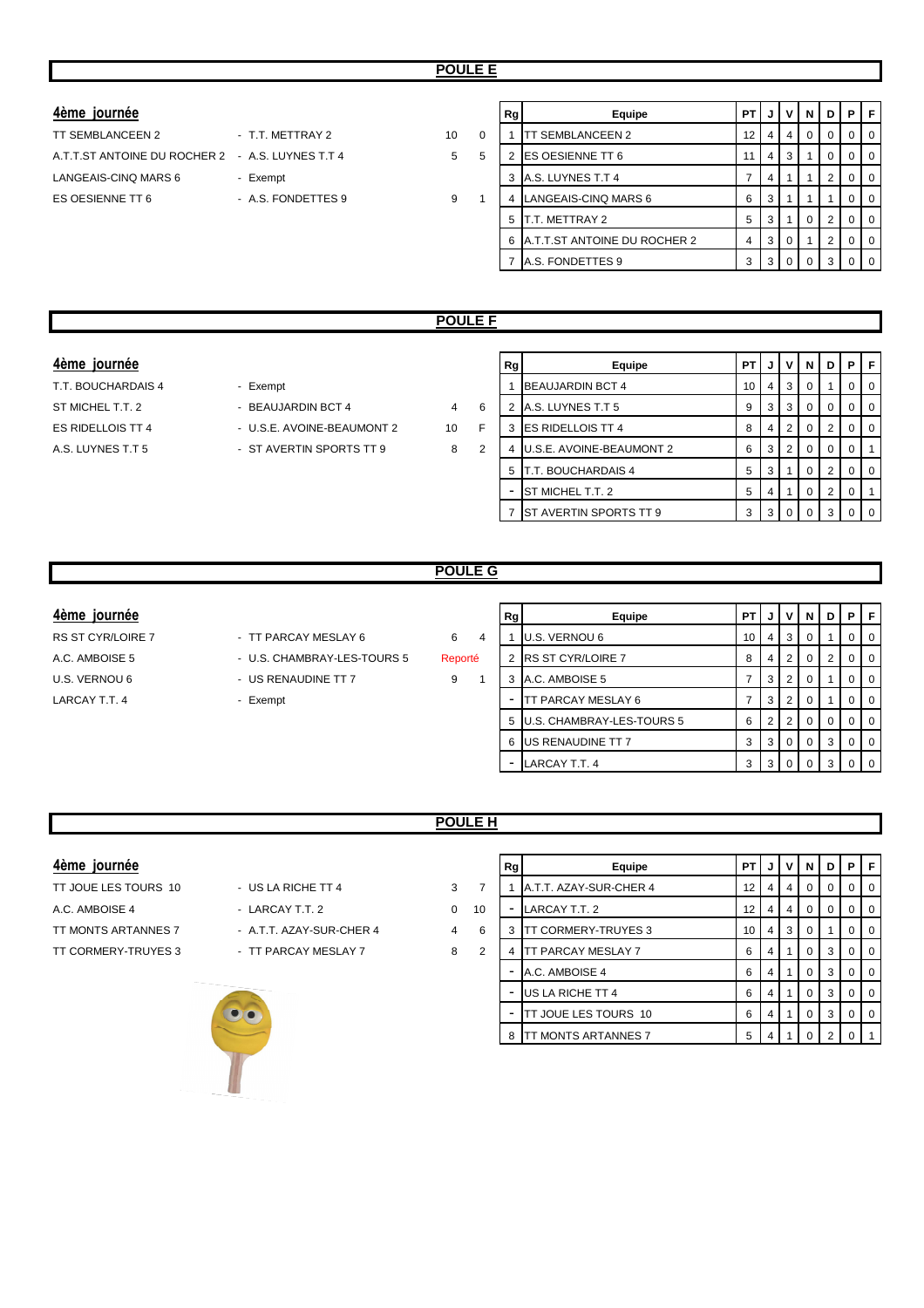# **4ème journée**

ASTT SORIGNY 2 - TT CHINONAIS 5 2 C.E.S. TOURS 3 4 A.T.T. AZAY-SUR-CHER 3

# STE MAURE TT 5 **FLAT SHOUCHARDAIS 5** 1

- 
- LARCAY T.T. 3 4S TOURS T.T. 16 8 2 T.T BOUCHARDAIS 5 8 4 2 0 2 0 0



|   | Rg | Equipe                   | PT | J | ٧              | N        | D        | Ρ        | F        |
|---|----|--------------------------|----|---|----------------|----------|----------|----------|----------|
| 9 |    | <b>TT CHINONAIS 5</b>    | 12 | 4 | $\overline{4}$ | $\Omega$ | $\Omega$ | 0        | 0        |
| 8 | 2  | LARCAY T.T. 3            | 10 | 4 | 3              | $\Omega$ | 1        | $\Omega$ | 0        |
| 9 | 3  | A.T.T. AZAY-SUR-CHER 3   | 8  | 4 | $\overline{2}$ | $\Omega$ | 2        | 0        | 0        |
| 2 |    | <b>T.T BOUCHARDAIS 5</b> | 8  | 4 | $\overline{2}$ | $\Omega$ | 2        | 0        | 0        |
|   | 5  | 4S TOURS T.T. 16         | 7  | 4 | 2              | 0        | 1        | 0        |          |
|   | ۰  | C.E.S. TOURS 3           | 7  | 4 | 1              | 1        | 2        | $\Omega$ | 0        |
|   |    | <b>ISTE MAURE TT 5</b>   | 7  | 4 | 1              | 1        | 2        | $\Omega$ | $\Omega$ |
|   | 8  | <b>ASTT SORIGNY 2</b>    | 4  | 4 | $\Omega$       | $\Omega$ | 4        | $\Omega$ | $\Omega$ |
|   |    |                          |    |   |                |          |          |          |          |

# **DEPARTEMENTALE 1600**

**POULE A**

- 
- 
- -
- 
- 
- 
- 
- -

| 4ème journée         |                    |        | Rg |                          | Equipe               | <b>PT</b> |   |    | N        | D |   | PIF              |
|----------------------|--------------------|--------|----|--------------------------|----------------------|-----------|---|----|----------|---|---|------------------|
| ES OESIENNE TT 7     | - US LA RICHE TT 5 | 6<br>4 |    | <b>IES OESIENNE TT 7</b> |                      | 10        | 4 | -3 | $\Omega$ |   |   | $\overline{1}$ 0 |
| T.T. BOUCHARDAIS 6   | - AS SAVONNIERES 2 | 5<br>5 |    | R.C. BALLAN 4            |                      | 9         | 3 | 3  | 0        |   | 0 | $\overline{1}$ 0 |
| LANGEAIS-CINQ MARS 7 | - Exempt           |        |    | <b>PPC MARTINOIS 3</b>   |                      | 8         |   |    |          |   |   | l 0 l            |
| PPC MARTINOIS 3      | - R.C. BALLAN 4    | 4<br>6 |    |                          | T.T. BOUCHARDAIS 6   | 8         | 3 |    |          |   |   | $\overline{1}$ 0 |
|                      |                    |        |    | 5 AS SAVONNIERES 2       |                      | 6         |   |    |          |   |   | $\overline{1}$ 0 |
|                      |                    |        |    | 6 I                      | LANGEAIS-CINQ MARS 7 | 4         | 3 |    |          |   |   | $\overline{1}$ 0 |
|                      |                    |        |    | US LA RICHE TT 5         |                      |           |   |    |          |   |   | $\overline{1}$ 0 |

# **DEPARTEMENTALE 1 FEMININE**

# **2ème journée**

BEAUJARDIN BCT 1 - TT PARCAY MESLAY 1 2 3 ES VILLE AUX DAMES TT 1 - LANGEAIS-CINQ MARS 1 9 1 TT PARCAY MESLAY 2 - Exempt

- 
- 
- -

| Rg | Equipe                         | P٦ |   |  |  |  |
|----|--------------------------------|----|---|--|--|--|
|    | <b>ITT PARCAY MESLAY 1</b>     |    | c |  |  |  |
| 2  | <b>BEAUJARDIN BCT 1</b>        | 3  |   |  |  |  |
|    | <b>ES VILLE AUX DAMES TT 1</b> | 3  |   |  |  |  |
|    | TT PARCAY MESLAY 2             |    |   |  |  |  |
|    | LANGEAIS-CINQ MARS 1           |    |   |  |  |  |